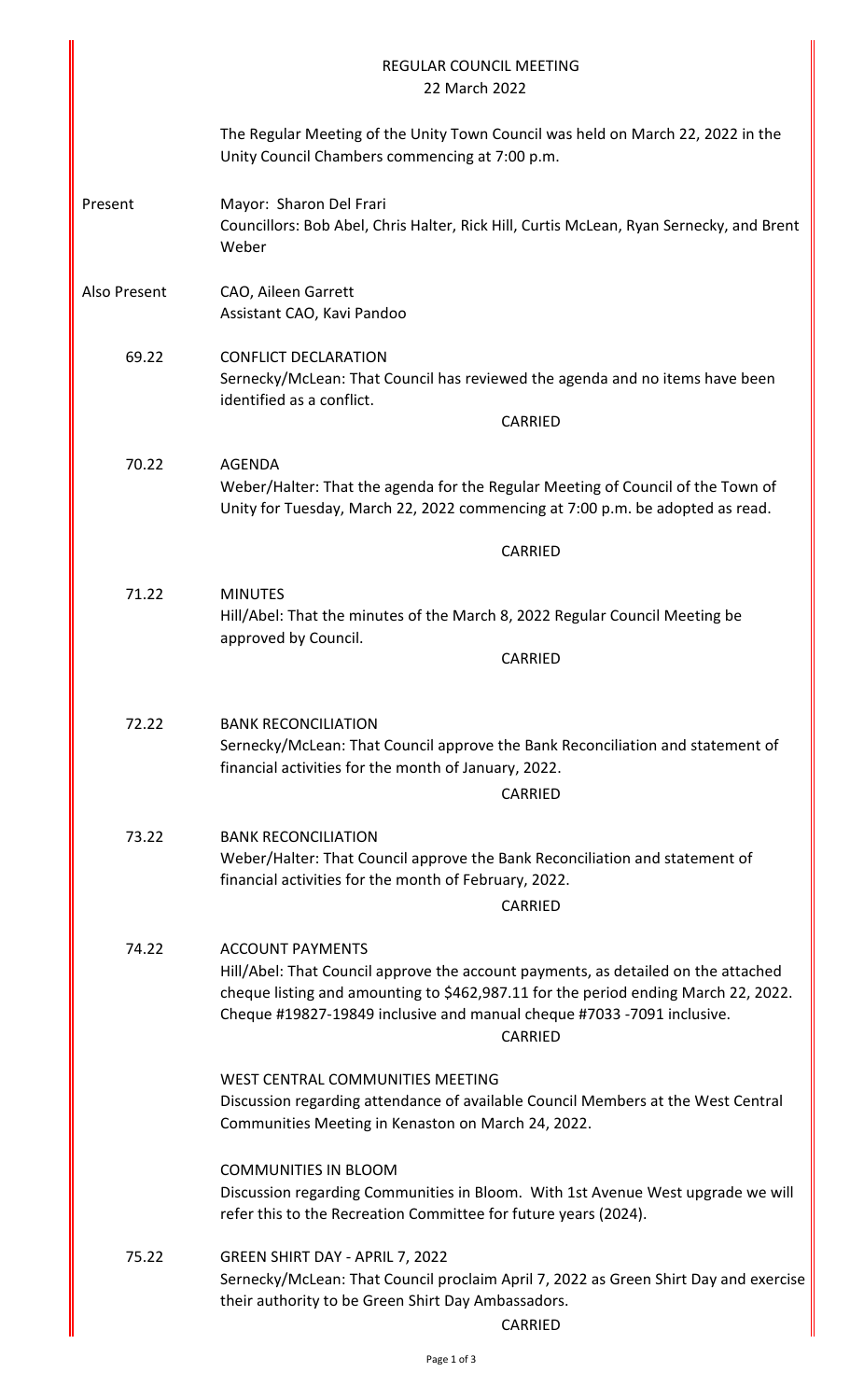|       | <b>SUMA RESOLUTION</b><br>Discussion regarding SUMA resolutions for convention.                                                                                                                                                                                             |
|-------|-----------------------------------------------------------------------------------------------------------------------------------------------------------------------------------------------------------------------------------------------------------------------------|
| 76.22 | <b>REPORT</b><br>Weber/Halter: That Council accept the February 2022 Policing Report.<br><b>CARRIED</b>                                                                                                                                                                     |
| 77.22 | <b>REQUEST</b><br>Hill/Abel: That Council acknowledge U18AA West Central Wheatkings letter and<br>approve their request for a two week extension to keep the Unity Arena opened for<br>their league playoff games. The rate as of April 1, 2022 will be \$140.00 per hour.  |
|       | <b>CARRIED</b>                                                                                                                                                                                                                                                              |
|       | FIRE HALL LEASE<br>Discussion regarding the Fire Hall Lease between Town of Unity and Unity Rural Fire<br>Association Inc.                                                                                                                                                  |
|       | JOINT OWNERSHIP AGREEMENT<br>Discussion regarding the Joint Ownership Agreement between Town of Unity and<br>Unity Rural Fire Association Inc.                                                                                                                              |
| 78.22 | <b>BYLAW</b><br>Hill/Abel: That Bylaw No. 1128.P.22 be introduced and read a first time at this<br>meeting.                                                                                                                                                                 |
|       | <b>CARRIED</b>                                                                                                                                                                                                                                                              |
| 79.22 | <b>BYLAW</b><br>Sernecky/McLean: That Bylaw No. 1128.P.22 be read a second time.<br><b>CARRIED</b>                                                                                                                                                                          |
| 80.22 | <b>BYLAW</b><br>Weber/Halter: That Bylaw No. 1128.P.22 be given three readings at this meeting.                                                                                                                                                                             |
|       | Members voting: 7 Voted in favour: 7<br><b>CARRIED UNANIMOUSLY</b>                                                                                                                                                                                                          |
| 81.22 | <b>BYLAW</b><br>Hill/Abel: That Bylaw No. 1128.P.22 as annexed to and forming part of these minutes<br>be read a third and final time this 22 day of March, 2022.<br><b>CARRIED</b>                                                                                         |
| 82.22 | <b>COMMITTEE OF THE WHOLE</b><br>Sernecky/McLean: That Council move into the Committee of the Whole and that the<br>session be "in camera". Time 8:01 p.m.                                                                                                                  |
|       | <b>CARRIED</b>                                                                                                                                                                                                                                                              |
| 83.22 | <b>RECONVENE</b><br>Weber/Halter: That the Council meeting reconvene. Time 8:34 p.m.<br>CARRIED                                                                                                                                                                             |
| 84.22 | <b>RISE AND REPORT</b><br>Weber/Abel: That the Mayor delete and suspend usage of the Mayor Sharon Del Frari<br>Facebook Account. All future communications by the Mayor/Elected Council officials<br>to be posted on the Town Facebook page with prior approval.<br>CARRIED |